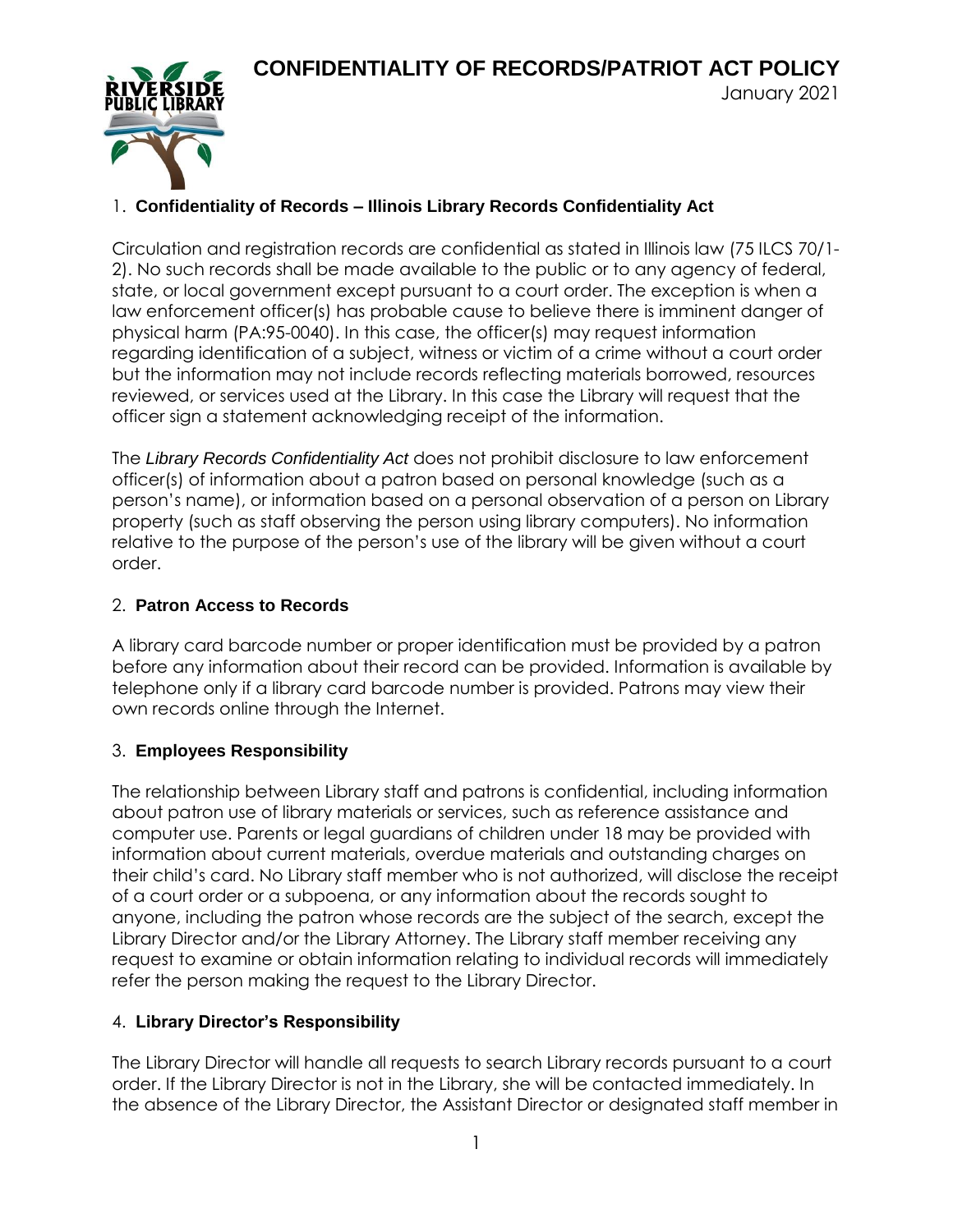charge of the Library that day will handle the request.

The following actions will take place if a request is received:

- A. Notify the President of the Library Board.
- B. Contact the Riverside Police Department if the law enforcement officer(s) presenting themselves at the Library are from any other jurisdiction.
- C. Request identification from the law enforcement officer(s) promptly upon their arrival at the Library.
- D. If the law enforcement officer(s) do not have a court order for the information that is being requested, the Library Director/staff member in charge will explain that the Library is forbidden by law to give access to confidential records without a court order. If the officer(s) are insistent, point out that their case may be jeopardized if the information is obtained improperly.
- E. If the law enforcement officer(s) represent to the Library that:
	- 1. There is imminent danger of physical harm.
	- 2. That it is impractical to get a court order as a result of an emergency.
	- 3. That the information requested does not include records reflecting materials borrowed, resources reviewed, or services used at the Library, then the Library Director/staff member in charge will cooperate with the officer(s) during the search under the provisions of PA 95-0040.
- F. If a court order is received, the Library Director/staff member in charge will review the court order to determine whether it is a subpoena or a search warrant.
	- 1. In the case of a subpoena, tell the officer(s) that it will need to be reviewed by the Library Attorney [**Michael Marrs, 312-984-6419**] before a response can be given.
	- 2. In the case of a search warrant, ask the law enforcement officer(s) to wait until the Library Attorney is present before beginning the search.
	- 3. If the officer(s) refuse to wait, they will be asked to let the Library contact their attorney for guidance on complying with the order. Law enforcement officer(s) are not required to wait until the attorney is present.
- G. The Library Attorney should be called immediately.
- H. If the Library Attorney is not present during the search, the Library Director/designated staff member in charge will appoint another staff member to accompany them during the search.
- I. When cooperating with law enforcement officials during the search, the Library Director/designated staff member will help locate the records evidence